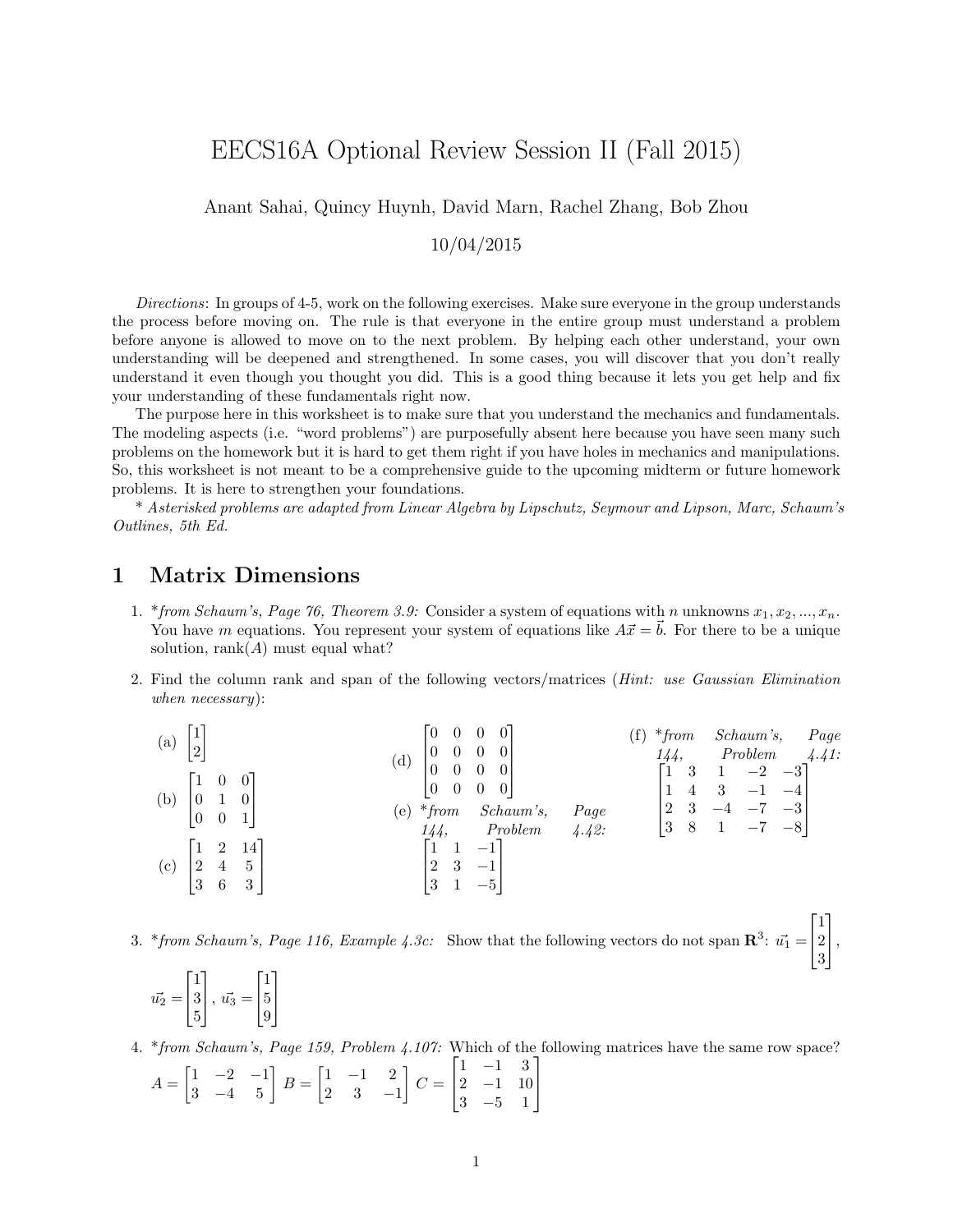### 2 Null Spaces

The null space of a matrix **M** is the set of all vectors  $\vec{v}$  such that  $M\vec{v} = \vec{0}$ . Sometimes this space holds only the zero vector  $\vec{0}$ , but often times it holds more. Find the null space of each of the following matrices.

|  | $i\begin{bmatrix} 1 & 1 \\ 0 & 0 \end{bmatrix}$                        | $\mathbf{v} \begin{bmatrix} -2 & 4 & 0 \\ 3 & 6 & 0 \\ 0 & 0 & 0 \end{bmatrix}$ | viii $\begin{bmatrix} -2 & 0 & 5 \\ 1 & 5 & 0 \\ 0 & -2 & -1 \end{bmatrix}$                                        |
|--|------------------------------------------------------------------------|---------------------------------------------------------------------------------|--------------------------------------------------------------------------------------------------------------------|
|  | ii $\begin{bmatrix} 4 & -3 \\ 8 & -6 \end{bmatrix}$                    |                                                                                 | $\operatorname{ix}~\begin{bmatrix} 1 & 0 & 0 & 0 \\ 0 & 1 & 0 & 0 \\ 0 & 0 & 1 & 0 \\ 0 & 0 & 0 & 1 \end{bmatrix}$ |
|  | iii $\begin{bmatrix} 1 & 2 \\ 3 & 4 \end{bmatrix}$                     | vi $\begin{bmatrix} -2 & 4 \\ 3 & 6 \\ 0 & 0 \end{bmatrix}$                     |                                                                                                                    |
|  | iv $\begin{bmatrix} 1 & 2 & 0 \\ 2 & 4 & 0 \\ 0 & 0 & 1 \end{bmatrix}$ | vii $\begin{bmatrix} 4 & 1 & 0 \\ 0 & 1 & 5 \\ 3 & 0 & 3 \end{bmatrix}$         | $\begin{array}{c cccc} x & 1 & 0 & 2 & 0 \\ 0 & 1 & 0 & 2 \\ 2 & 0 & 4 & 0 \\ -1 & 3 & 0 & 5 \end{array}$          |

What do you notice about including zero vectors in the matrix?

## 3 Bases

A basis of a vector space is a minimum set of vectors that span the space.

1. Find a basis for the column space of the following matrices. Note that multiple answers can exist. In general, present your answer as a unit vector or with simple integer values.

i 1 0 0 1 ii 1 0 0 0 1 0 0 0 1 iii 1 2 3 4 iv 1 1 −1 −1 v 1 2 2 4 vi 0 0 0 0 vii 100 20 viii 1 3 5 2 4 6 ix −1 2 0 2 2 1 3 4 0 x 1 2 1 3 6 3 4 8 4 xi −2 0 5 1 5 0 0 −2 −1 xii 1 2 −3 −1 −2 3 2 4 −6 xiii 1 2 −1 −1 −3 2 2 4 −2 xiv 1 −2 1 −2 1 −2 xv 1 0 0 xvi 1 2 0 2 −1 0 −2 4 3 5 1 3 xvii 1 2 0 2 −1 0 −2 4 3 5 1 3 −1 2 1 1 xviii 1 0 2 0 0 1 0 2 2 0 4 0 −1 3 0 5 

2. Find a basis for the subspace spanned by each of these sets of vectors.

(a) 
$$
\begin{bmatrix} 2 \\ 6 \end{bmatrix}, \begin{bmatrix} -4 \\ 5 \end{bmatrix}
$$
  
\n(b)  $\begin{bmatrix} 4 \\ 4 \\ 1 \end{bmatrix}, \begin{bmatrix} 2 \\ 2 \\ -1 \end{bmatrix}, \begin{bmatrix} 0 \\ 0 \\ 10 \end{bmatrix}$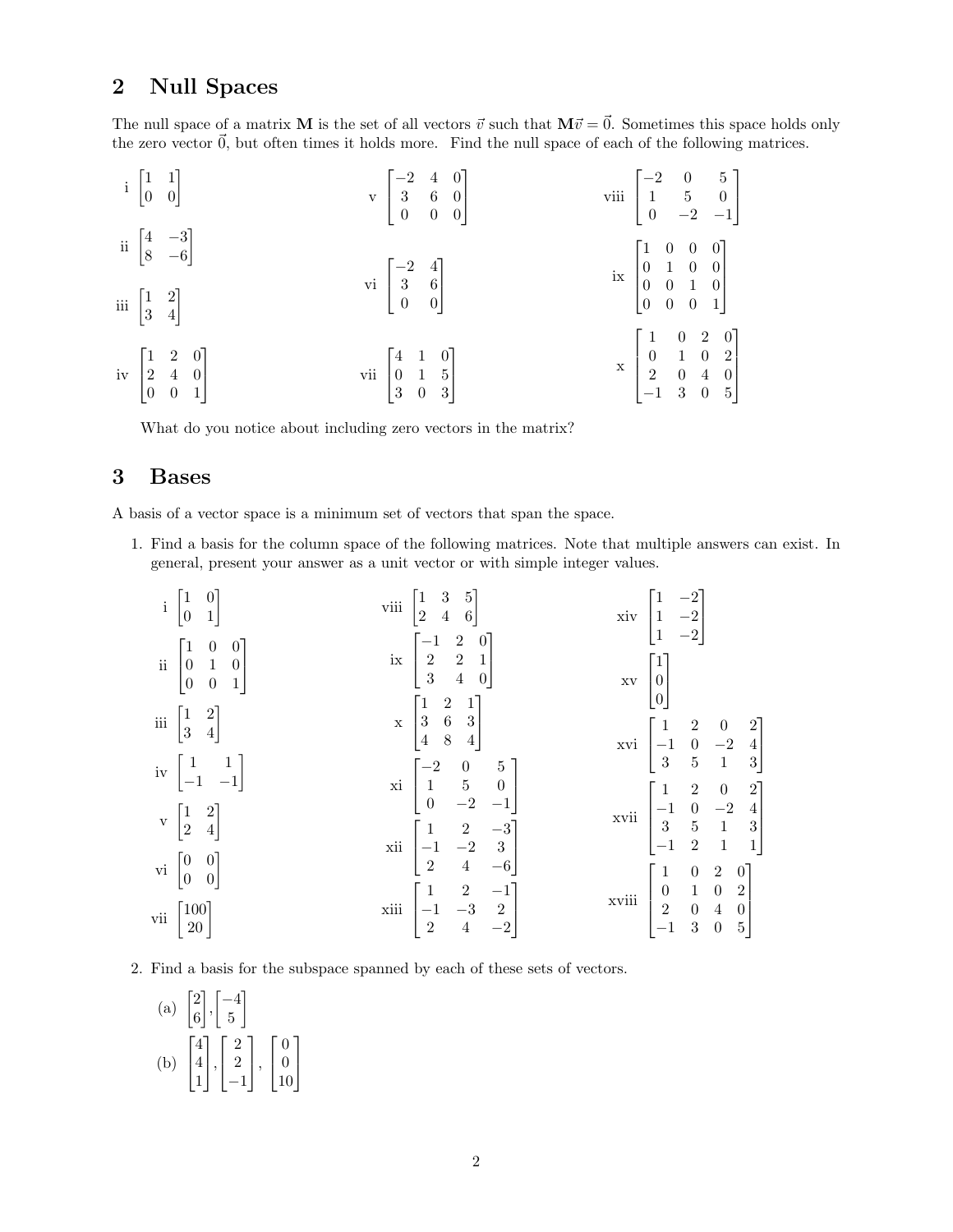(c) 
$$
\begin{bmatrix} 6\\2\\3\\3 \end{bmatrix}, \begin{bmatrix} -1\\1\\-1\\-2 \end{bmatrix}, \begin{bmatrix} 5\\3\\1\\-1 \end{bmatrix}
$$
  
(d) 
$$
\begin{bmatrix} 1\\2\\1\\2 \end{bmatrix}, \begin{bmatrix} 2\\3\\2\\3 \end{bmatrix}, \begin{bmatrix} 1\\0\\1\\0 \end{bmatrix}, \begin{bmatrix} 1\\1\\1\\1 \end{bmatrix}
$$

3. Can a subspace and a basis ever contain the exact same number of vectors? (This is a hard question.)

4. We refer to the number of vectors in the basis of a vector space as the dimension of that vector space. Given a matrix M, how are the dimensions of its column space and null space related? What are the maximum and minimum dimensions for each? Hint: relate them to the matrix dimensions of M.

### 4 Writing Vectors in Other Bases

Another way to look at vectors is a linear combination of basis vectors. Consider:

$$
\begin{bmatrix} 1 & 0 & 0 \\ 0 & 1 & 0 \\ 0 & 0 & 1 \end{bmatrix} \begin{bmatrix} 1 \\ 2 \\ 3 \end{bmatrix} = \begin{bmatrix} 1 \\ 2 \\ 3 \end{bmatrix} = 1 \begin{bmatrix} 1 \\ 0 \\ 0 \end{bmatrix} + 2 \begin{bmatrix} 0 \\ 1 \\ 0 \end{bmatrix} + 3 \begin{bmatrix} 0 \\ 0 \\ 1 \end{bmatrix}
$$

What if we wanted to use a different basis though? Consider:

|  | $\begin{bmatrix} 1 \\ 2 \\ 3 \end{bmatrix} = 1 \begin{bmatrix} 1 \\ 0 \\ 0 \end{bmatrix} + 1 \begin{bmatrix} 0 \\ 2 \\ 0 \end{bmatrix} + 1 \begin{bmatrix} 0 \\ 0 \\ 3 \end{bmatrix} = \begin{bmatrix} 1 & 0 & 0 \\ 0 & 2 & 0 \\ 0 & 0 & 3 \end{bmatrix} \begin{bmatrix} 1 \\ 1 \\ 1 \end{bmatrix}$ |  |  |
|--|-----------------------------------------------------------------------------------------------------------------------------------------------------------------------------------------------------------------------------------------------------------------------------------------------------|--|--|

We have represented the same vector using a different linear combination of new basis vectors. How can we calculate these coefficients? Matrix inverses! If we put the basis vectors into a matrix, we can solve for these coefficients.

|  | $\begin{bmatrix} 1 & 0 & 0 \\ 0 & 1 & 0 \\ 0 & 0 & 1 \end{bmatrix} \begin{bmatrix} 1 \\ 2 \\ 3 \end{bmatrix} = \begin{bmatrix} 1 \\ 2 \\ 3 \end{bmatrix} = \begin{bmatrix} 1 & 0 & 0 \\ 0 & 2 & 0 \\ 0 & 0 & 3 \end{bmatrix} \begin{bmatrix} 1 \\ 1 \\ 1 \\ 1 \end{bmatrix}$<br>$\begin{bmatrix} 1 \\ 1 \\ 1 \end{bmatrix} = \begin{bmatrix} 1 & 0 & 0 \\ 0 & 2 & 0 \\ 0 & 0 & 3 \end{bmatrix}^{-1} \begin{bmatrix} 1 & 0 & 0 \\ 0 & 1 & 0 \\ 0 & 0 & 1 \end{bmatrix} \begin{bmatrix} 1 \\ 2 \\ 3 \end{bmatrix}$ |
|--|------------------------------------------------------------------------------------------------------------------------------------------------------------------------------------------------------------------------------------------------------------------------------------------------------------------------------------------------------------------------------------------------------------------------------------------------------------------------------------------------------------------|
|  | i Write the vector $\begin{bmatrix} 1 \\ 1 \end{bmatrix}$ as a linear combination of the vectors $\begin{bmatrix} 1 \\ 0 \end{bmatrix}$ , $\begin{bmatrix} 0 \\ 1 \end{bmatrix}$                                                                                                                                                                                                                                                                                                                                 |
|  | ii Write the vector $\begin{bmatrix} 1 \\ 1 \end{bmatrix}$ as a linear combination of the vectors $\begin{bmatrix} 1 \\ 2 \end{bmatrix}$ , $\begin{bmatrix} 0 \\ 1 \end{bmatrix}$                                                                                                                                                                                                                                                                                                                                |
|  | iii Write the vector $\begin{bmatrix} 1 \\ 1 \end{bmatrix}$ as a linear combination of the vectors $\begin{bmatrix} 1 \\ 2 \end{bmatrix}$ , $\begin{bmatrix} 2 \\ 1 \end{bmatrix}$                                                                                                                                                                                                                                                                                                                               |
|  | iv Write the vector $\begin{bmatrix} 1 \\ 2 \end{bmatrix}$ as a linear combination of the vectors $\begin{bmatrix} 0 \\ -1 \end{bmatrix}$ , $\begin{bmatrix} 1 \\ 0 \end{bmatrix}$                                                                                                                                                                                                                                                                                                                               |
|  | v Write the vector $\begin{bmatrix} 1 \\ 1 \\ 1 \end{bmatrix}$ as a linear combination of the vectors $\begin{bmatrix} 1 \\ 2 \\ 1 \end{bmatrix}$ , $\begin{bmatrix} 2 \\ 2 \\ 1 \end{bmatrix}$ , $\begin{bmatrix} 0 \\ 0 \\ 1 \end{bmatrix}$                                                                                                                                                                                                                                                                    |
|  | vi Write the vector $\begin{bmatrix} 1 \\ 0 \\ 0 \end{bmatrix}$ as a linear combination of the vectors $\begin{bmatrix} -1 \\ 1 \\ 0 \end{bmatrix}, \begin{bmatrix} 0 \\ -1 \\ 1 \end{bmatrix}, \begin{bmatrix} 1 \\ 0 \\ 1 \end{bmatrix}$                                                                                                                                                                                                                                                                       |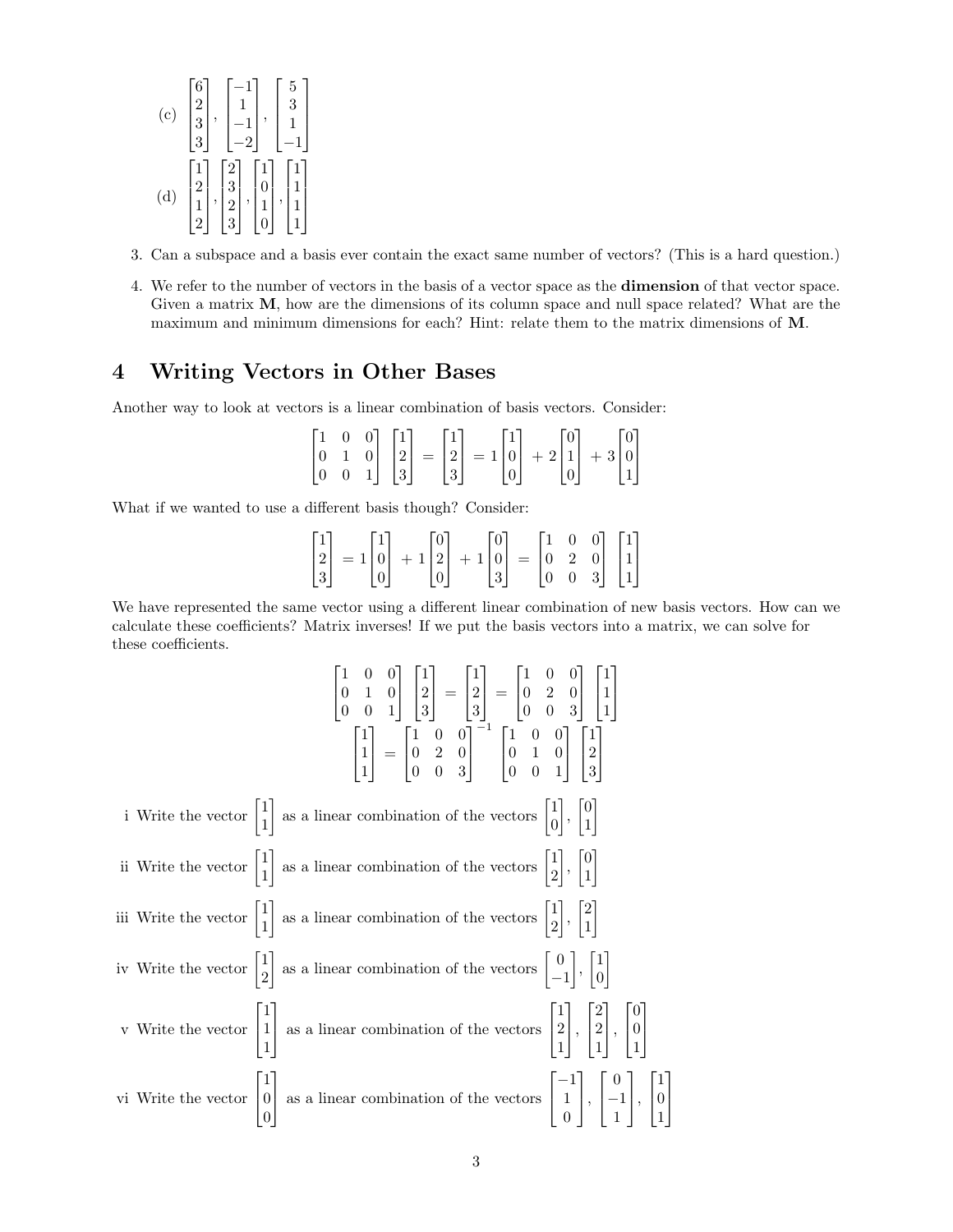|  | vii Write the vector $\begin{bmatrix} 1 \\ 1 \end{bmatrix}$ as a linear combination of the vectors $\begin{bmatrix} 0 \\ 1 \end{bmatrix}$ , $\begin{bmatrix} 1 \\ 0 \end{bmatrix}$ , $\begin{bmatrix} 0 \\ 1 \end{bmatrix}$ |  |  |  |  |  |  |
|--|-----------------------------------------------------------------------------------------------------------------------------------------------------------------------------------------------------------------------------|--|--|--|--|--|--|
|--|-----------------------------------------------------------------------------------------------------------------------------------------------------------------------------------------------------------------------------|--|--|--|--|--|--|

viii We cannot write  $\begin{bmatrix} 1 \\ 1 \end{bmatrix}$ 1  $\frac{1}{\pi}$  in terms of  $\frac{2}{\pi}$ 2  $\begin{bmatrix} 1 \\ 1 \end{bmatrix}$ 1 . Why? What does this tell you about the span of these basis vectors?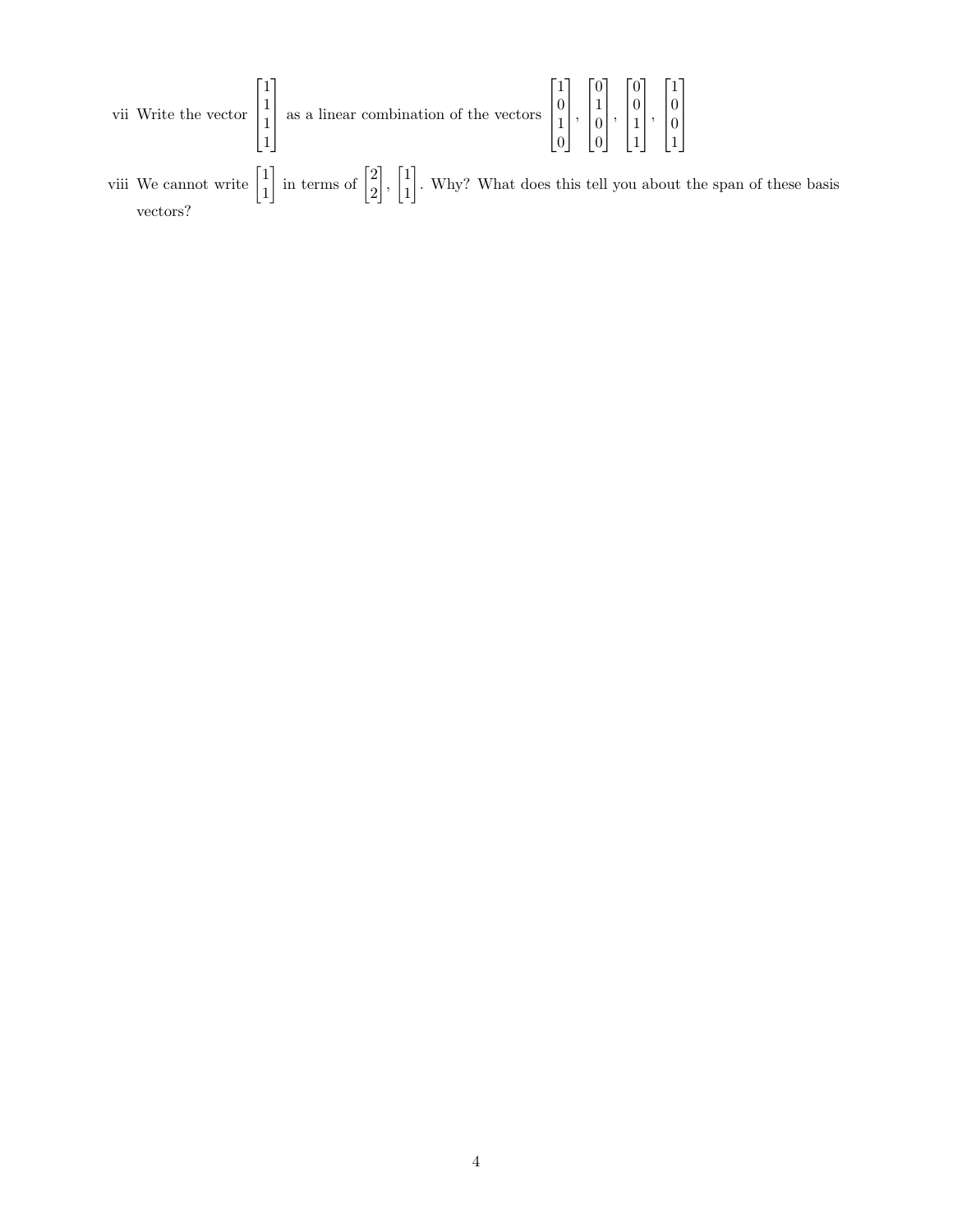#### 5 Determinants

- 1. Warmup: find the determinant of the following matrices:
	- (a)  $\begin{bmatrix} 1 & 2 \\ 3 & 4 \end{bmatrix}$ (b)  $\begin{bmatrix} 3 & 4 \\ 1 & 2 \end{bmatrix}$ (c)  $\begin{bmatrix} 4 & 2 \\ 4 & 2 \end{bmatrix}$

2. Find the determinant of the following matrix  $\mathbf{A} =$  $\lceil$  $\overline{\phantom{a}}$ 3 0 0 0 4 0 0 0 5 1  $\overline{1}$ 

3. These conceptual questions relate to finding the determinant via Gaussian Elimination:

- (a) What happens to the determinant when you scale a row of a matrix? Why?
- (b) What happens to the determinant when you interchange or swap two rows of a matrix? Why? (This is a harder question.)
- (c) What happens to the determinant when you add a multiple of a row to another? Why?

Note: Try to explain your answers using geometry or a linear algebra proof

- 4. Find the determinant of  $\lceil$  $\overline{1}$ 2 3 4 5 4 3 1 2 1 1 using row operations.<sup>∗</sup>
- 5. Find the area of the parallelogram constructed by vectors AB and AC, with  $A(1,2), B(-3,4)$  and  $C(2, 4)$ .
- 6. Calculate the area defined by the same vectors above, but with vectors  $AC$  and  $AB$  (a different order. How is this area different from your answer from 5?
- 7. If you still doubt that you can find the area of a parallelogram by calculating the determinant of the matrix comprised of vectors, here's a nice diagram that shows what's going on. Try to explain this diagram (using elementary geometry).

Source: Mathematics Magazine, March 1985 by Solomon W. Golomb

#### Proof without words: A 2  $\times$  2 determinant is the area of a parallelogram